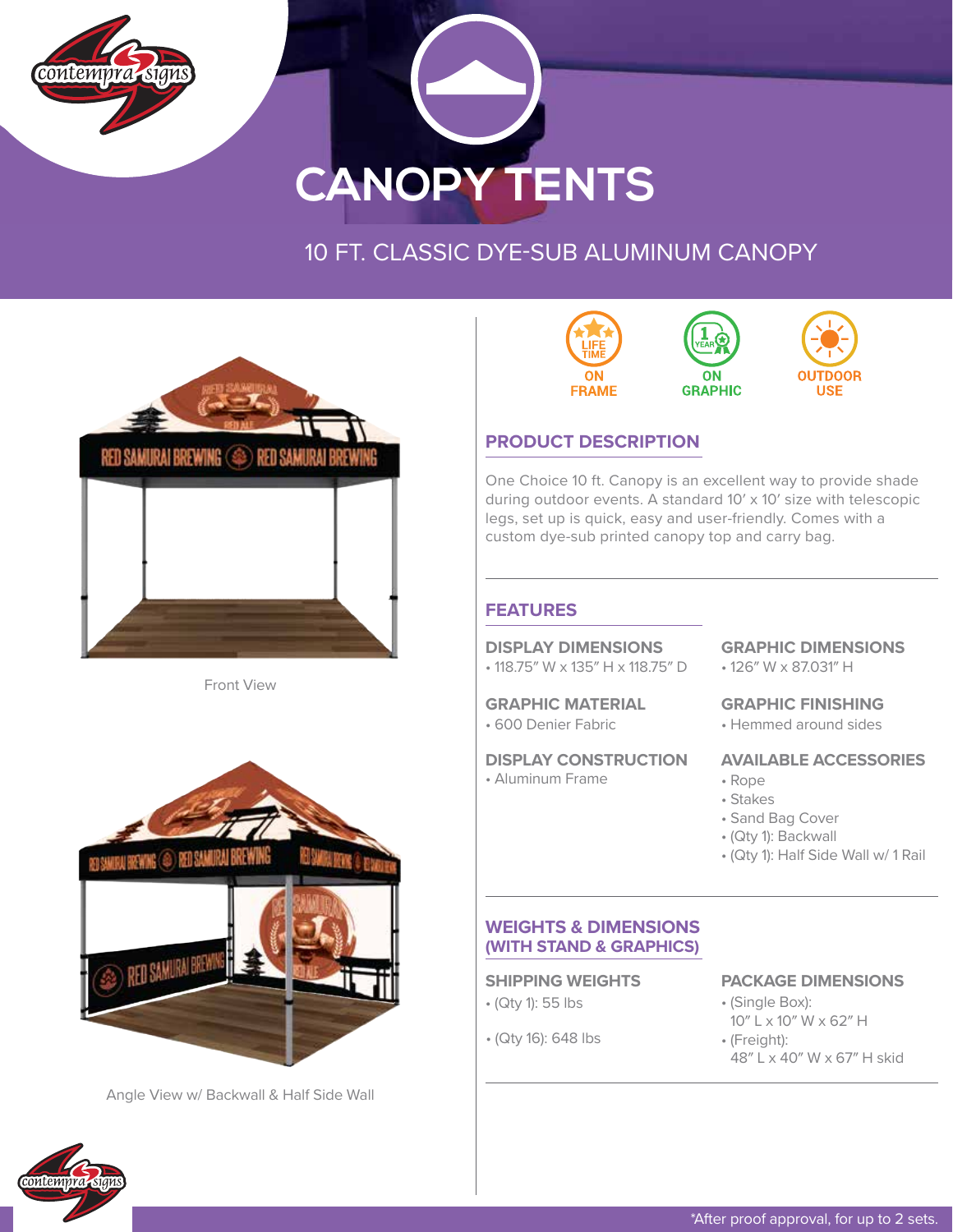

## 10 FT. CLASSIC DYE-SUB ALUMINUM CANOPY





**(QTY 1): Black Nylon Carry Bag**